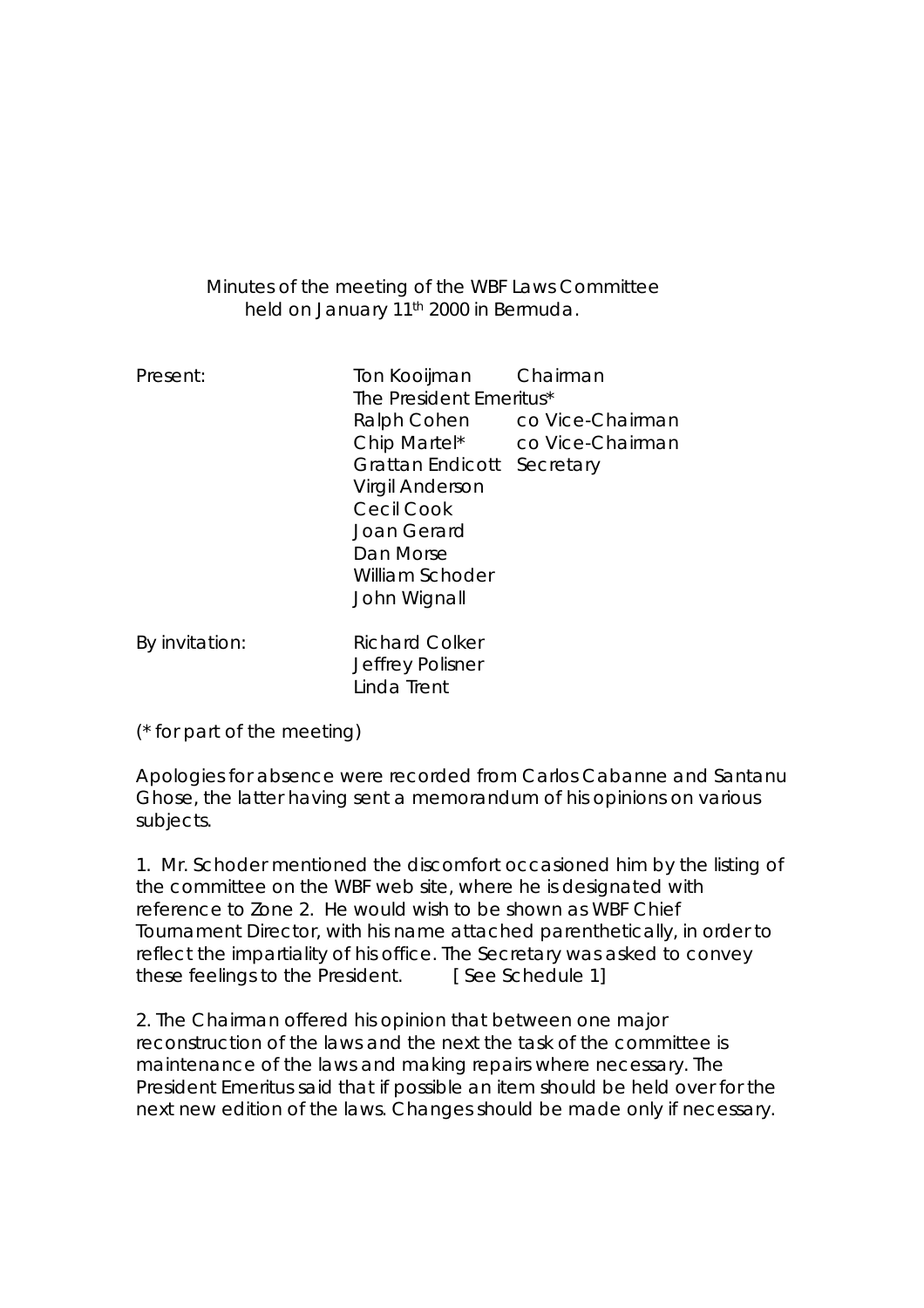Mr. Schoder pointed to the need for interpretation of the law from time to time, but agreed that major changes could await a major revision. **2. 2. 2.** 

On the question of interpretation the Secretary said he had some difficulty because there are NCBOs that do not see the committee's interpretations as necessarily binding, his own NCBO being one. The President Emeritus felt that an undercurrent exists in relation to the authority of the committee. Mr. Wignall informed the committee that the late General Counsel had advised him that the committee is a sub-committee of the Executive Council and its decisions are subject to ratification by the Executive Council.

Mr. Cohen drew attention to the disparity between the by-law of the WBF which requires the committee to interpret the laws and the statutes of the ACBL which prescribe that this power shall be exercised within its area of jurisdiction by the ACBL. It was agreed that the matter is one to be addressed by the Executive Council and Messrs. Kooijman, Cohen, Endicott, Polisner and Wignall were deputed to prepare a written submission to the Executive Council. (See Schedule 2)

3. Mr. Schoder asked the committee to consider the effect of the WBF Code of Practice in relation to Law 25B when screens are in use. In his view the Code provides that where an inadvertent or a deliberate bid is changed before the tray has passed to the other side of the screen, the effect of the Code is to provide that the players who then receive the tray will not be told anything about the change and there will be no penalty by way of limitation of score. The Chairman expressed his strong disagreement with this interpretation.

Mr. Wignall confirmed that Mr. Schoder is applying the Code of Practice as its authors had intended. Mr. Martel, who joined the committee during this discussion, was inclined to the opinion of the Chairman. On a vote being taken five votes were cast in favour of Mr. Schoder's treatment of the question and three to the contrary.

4. The committee noted the invitation of the Code of Practice Group for the committee to add to Law 12C3 an option allowing regulating authorities to extend its powers to the Chief Director of a tournament. The committee was reluctant to make the change at this time, preferring to leave it until the next major revision. However, it was agreed that in the meantime the committee would raise no challenge to the manner in which the WBF had made the arrangement in the current championships, and given this approach in WBF events the committee does not see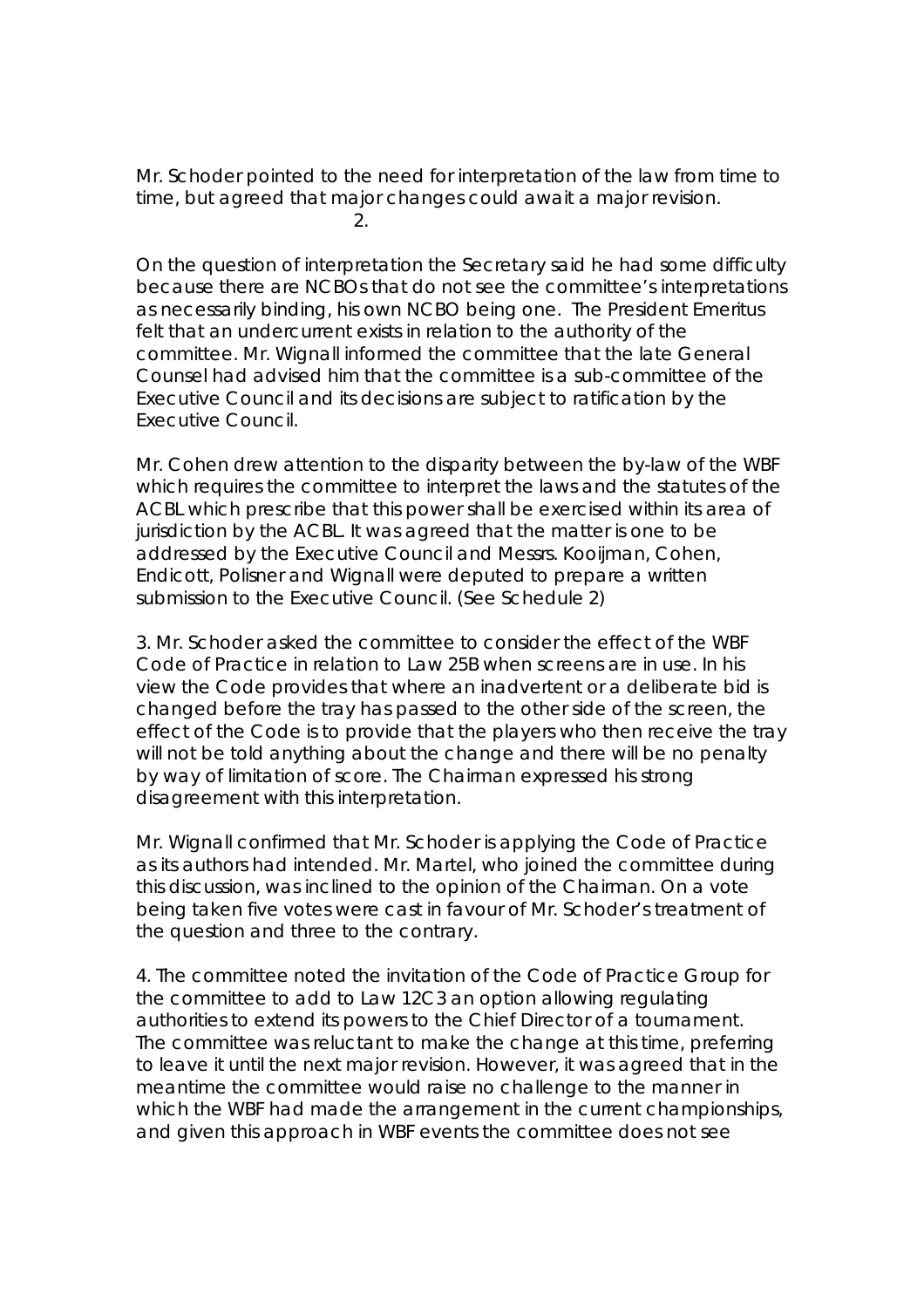reason to object when Zonal or national organizations give the Chief Director this power on an experimental basis.

5. The Secretary was invited to state what difficulty he had with the present definition of 'convention'. The Secretary pointed to the manner in which his own NCBO and the ACBL, and perhaps others, are regulating the use of non-conventional calls. For the purpose they forbid the use of any conventional bid in conjunction with certain natural actions that do not conform to given standards (e.g. "may not use any convention with an opening bid that does not meet the standards of the 'rule of 18' ", or 'may not use Stayman with an opening 1NT that may have fewer than 10 points'). He was also aware that in one section of its Systems Policy the WBF regulates the use of a call that is natural according to the definition in the laws. He is of the opinion, therefore, that the sensible thing for the committee to do is to redefine the power to regulate granted in Law 40D. As an interim measure he has suggested the adoption of a definition for 'convention' that will meet the needs of these bodies, and which will also clear up other matters in which the definition is problematic. The suggested definition (applying in the auction) is: "any special partnership understanding".

Mr. Martel and others agreed that the current definition is flawed but felt that the suggested definition may introduce other problems. It was concluded that more thought needs to be given to the subject. It may be a matter to be deferred until the next major revision.

6. Mr. Schoder had indicated a desire to see Law 25B removed from the laws. He asked the committee to consider the question. Mr. Martel said that in its current form Law 25B had been devised as a solution to a particular problem, but in the outcome "the cure is worse than the bite". He was of the opinion that the provision should only apply in cases where something silly has happened, as for instance passing a cue bid unintentionally and playing in a two-one fit. There was considered to be a difficulty in finding suitable words to express this in the laws.

The Chairman asked for a show of hands to express the balance on the subject amongst those present. The result was an opinion overwhelmingly in favour of not allowing a player to change a call deliberately made. The Secretary was requested to hold the item in his list of matters for further consideration when a major review of the laws is undertaken.

7. Paragraph 4 of the committee's minutes of 1st September 1998 was revisited. The Chairman did not think this actually said what the